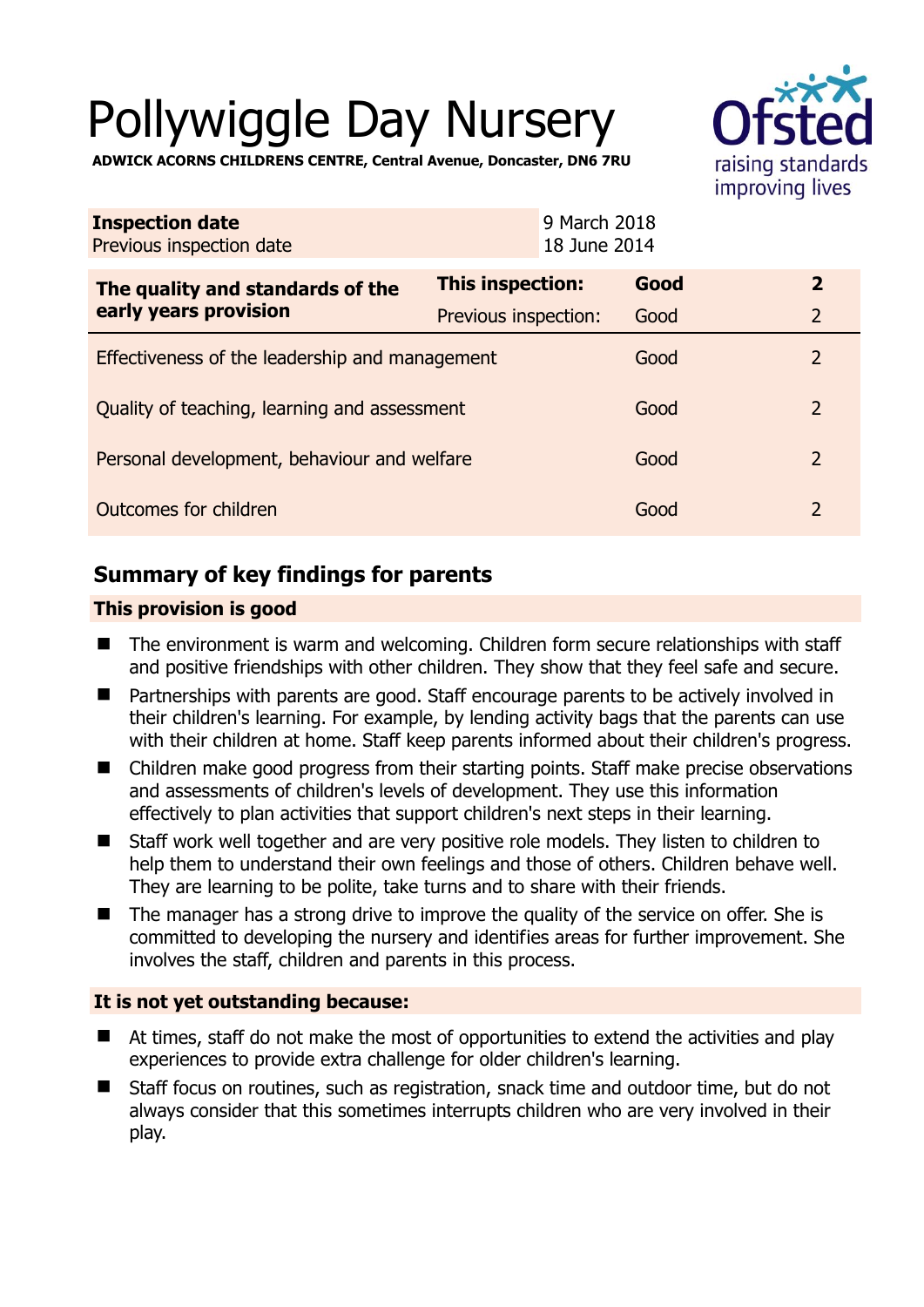## **What the setting needs to do to improve further**

#### **To further improve the quality of the early years provision the provider should:**

- make full use of chances to challenge older children's learning to enable them to reach their full potential
- review planned changes to routines more effectively to help minimise interruptions to children's self-directed play.

#### **Inspection activities**

- The inspector spoke with members of staff and children at appropriate times during the inspection and held discussions with the manager.
- The inspector observed the quality of teaching during activities indoors and outdoors and assessed the impact this has on children's learning.
- The inspector completed a joint evaluation of an activity with the manager.
- The inspector took into account the views of parents and carers spoken to on the day of the inspection.
- The inspector sampled a range of documentation, including attendance records, evidence of staff's suitability checks and documentation linked to managing children's progress.

#### **Inspector**

Janice Hughes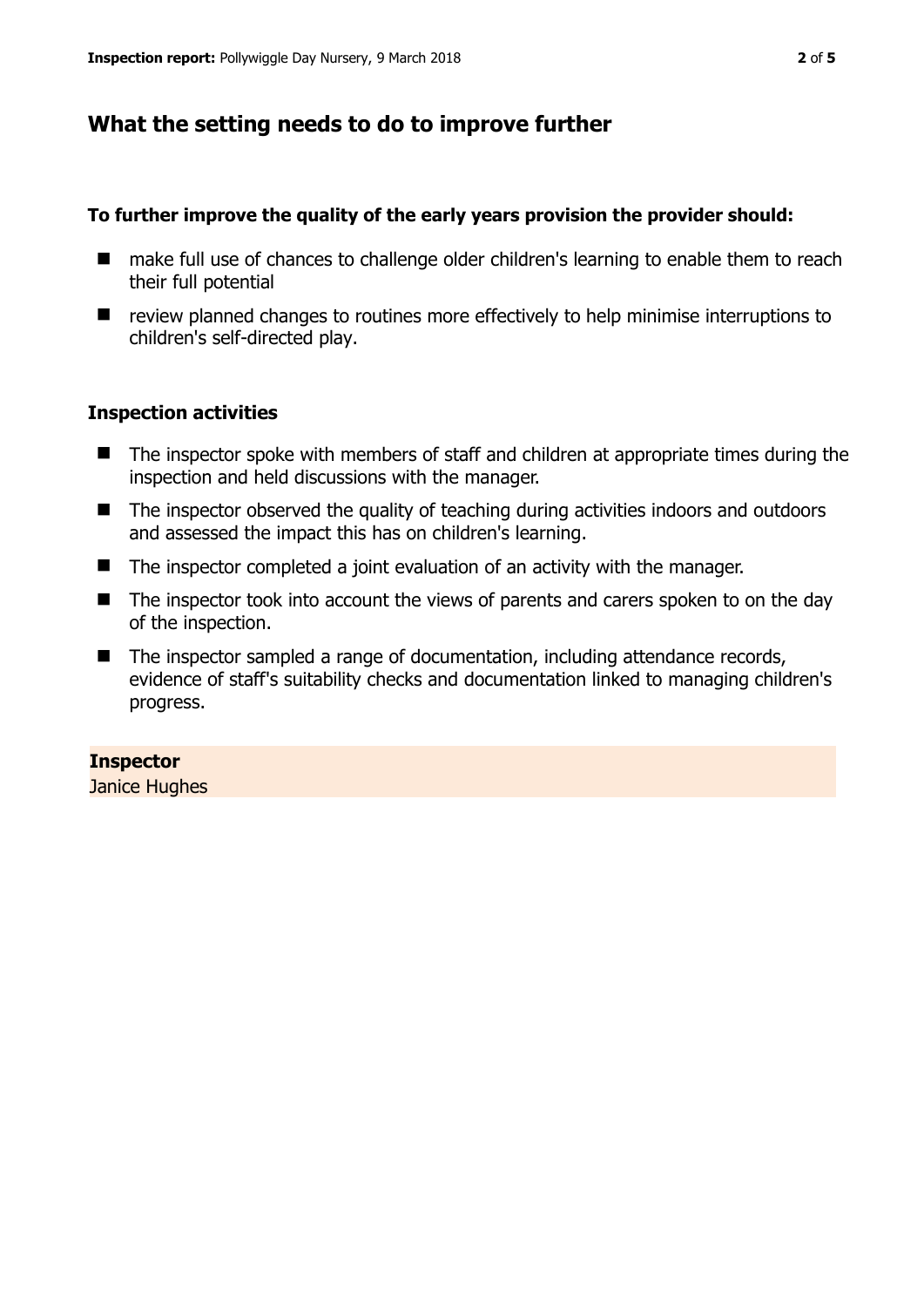## **Inspection findings**

#### **Effectiveness of the leadership and management is good**

Safeguarding is effective. The manager and staff are vigilant and know the signs that might lead to a concern about a child. They are clear about the correct procedure to follow to keep children safe from harm. The manager uses detailed recruitment and vetting arrangements to check staff are suitable to work with children. Staff are encouraged to be reflective and are supported to improve their knowledge and understanding and develop professionally. They attend training and read research articles, helping them to support children's communication and language skills. Links with other settings are effective. These help to achieve continuity in children's learning between settings and support children in their move to school.

#### **Quality of teaching, learning and assessment is good**

Staff are well qualified and understand that children learn through play. They are enthusiastic and interact with children in a positive manner. Staff know children well and they tailor the weekly planning of activities to their individual learning needs and interests. They encourage children to investigate and use their imaginations well. For example, children explore the texture of water and thoroughly enjoy splashing the water and listening to the sounds it makes. Staff use this activity well and encourage the children to pour, count and compare the sizes of the toy fish. Staff give high priority to developing children's speaking and listening skills. They use every opportunity to reinforce children's vocabulary and conversation skills. For instance, children eagerly join in conversations about their home experiences as they make flowers for Mother's Day.

#### **Personal development, behaviour and welfare are good**

Staff create a stimulating environment. Children are comfortable in their surroundings and move around the environment enthusiastically. Children enjoy healthy snacks and have access to drinking water. They play outdoors each day to enjoy fresh air and physical exercise, supporting their good health. Children enjoy spending time outside. They learn to identify and manage risks effectively. For example, they follow good procedures to play safely outdoors and tidy away toys after use to minimise trip hazards. Children develop good-personal skills. Children understand and respect cultural diversity as they explore people's similarities and differences and learn about festivals.

## **Outcomes for children are good**

Children are well prepared for the next stage in their learning and eventual move to school. They have a positive attitude to learning and are well motivated. Children develop increasing personal skills, such as using the toilet without help and putting their own coats on. Children develop good mathematical skills. For example, they count, compare sizes and are beginning to recognise shapes.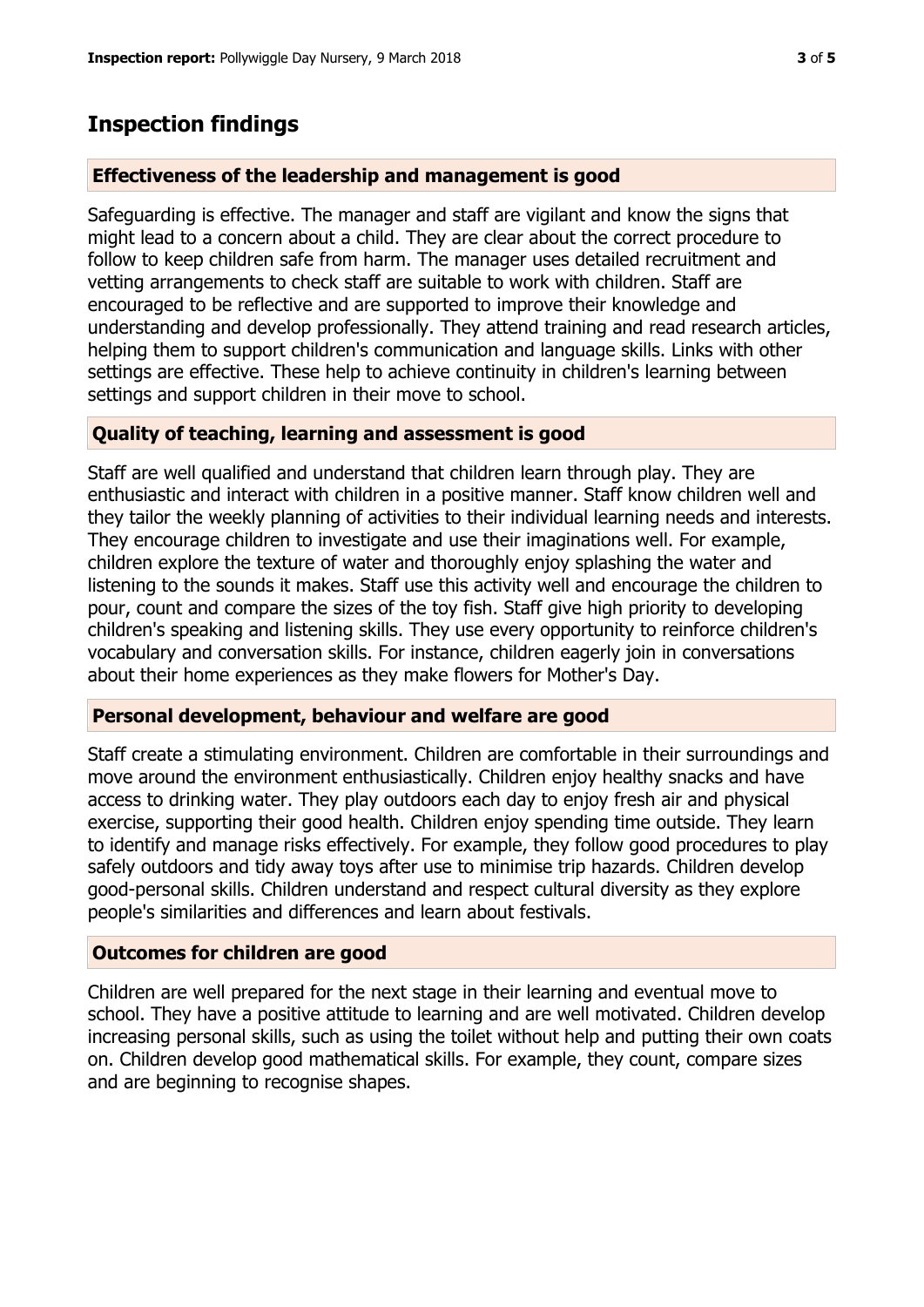# **Setting details**

| Unique reference number                             | EY474040                                                                             |  |
|-----------------------------------------------------|--------------------------------------------------------------------------------------|--|
| <b>Local authority</b>                              | Doncaster                                                                            |  |
| <b>Inspection number</b>                            | 1102968                                                                              |  |
| <b>Type of provision</b>                            | Full-time provision                                                                  |  |
| Day care type                                       | Childcare - Non-Domestic                                                             |  |
| <b>Registers</b>                                    | Early Years Register, Compulsory Childcare<br>Register, Voluntary Childcare Register |  |
| <b>Age range of children</b>                        | $2 - 5$                                                                              |  |
| <b>Total number of places</b>                       | 16                                                                                   |  |
| Number of children on roll                          | 29                                                                                   |  |
| <b>Name of registered person</b>                    | Pollywiggle Day Nursery Ltd                                                          |  |
| <b>Registered person unique</b><br>reference number | RP901318                                                                             |  |
| Date of previous inspection                         | 18 June 2014                                                                         |  |
| <b>Telephone number</b>                             | 07801 841770                                                                         |  |

Pollywiggle Day Nursery registered in 2014. The nursery employs three members of childcare staff. Of these, all hold appropriate early years qualifications, including three at level 3 or above. The nursery opens Monday and Friday, term time. Sessions are from 8am until 3.30pm. The nursery provides funded early education for two-, three- and fouryear-old children.

This inspection was carried out by Ofsted under sections 49 and 50 of the Childcare Act 2006 on the quality and standards of provision that is registered on the Early Years Register. The registered person must ensure that this provision complies with the statutory framework for children's learning, development and care, known as the early years foundation stage.

Any complaints about the inspection or the report should be made following the procedures set out in the guidance 'Complaints procedure: raising concerns and making complaints about Ofsted', which is available from Ofsted's website: www.gov.uk/government/organisations/ofsted. If you would like Ofsted to send you a copy of the guidance, please telephone 0300 123 4234, or email enquiries@ofsted.gov.uk.